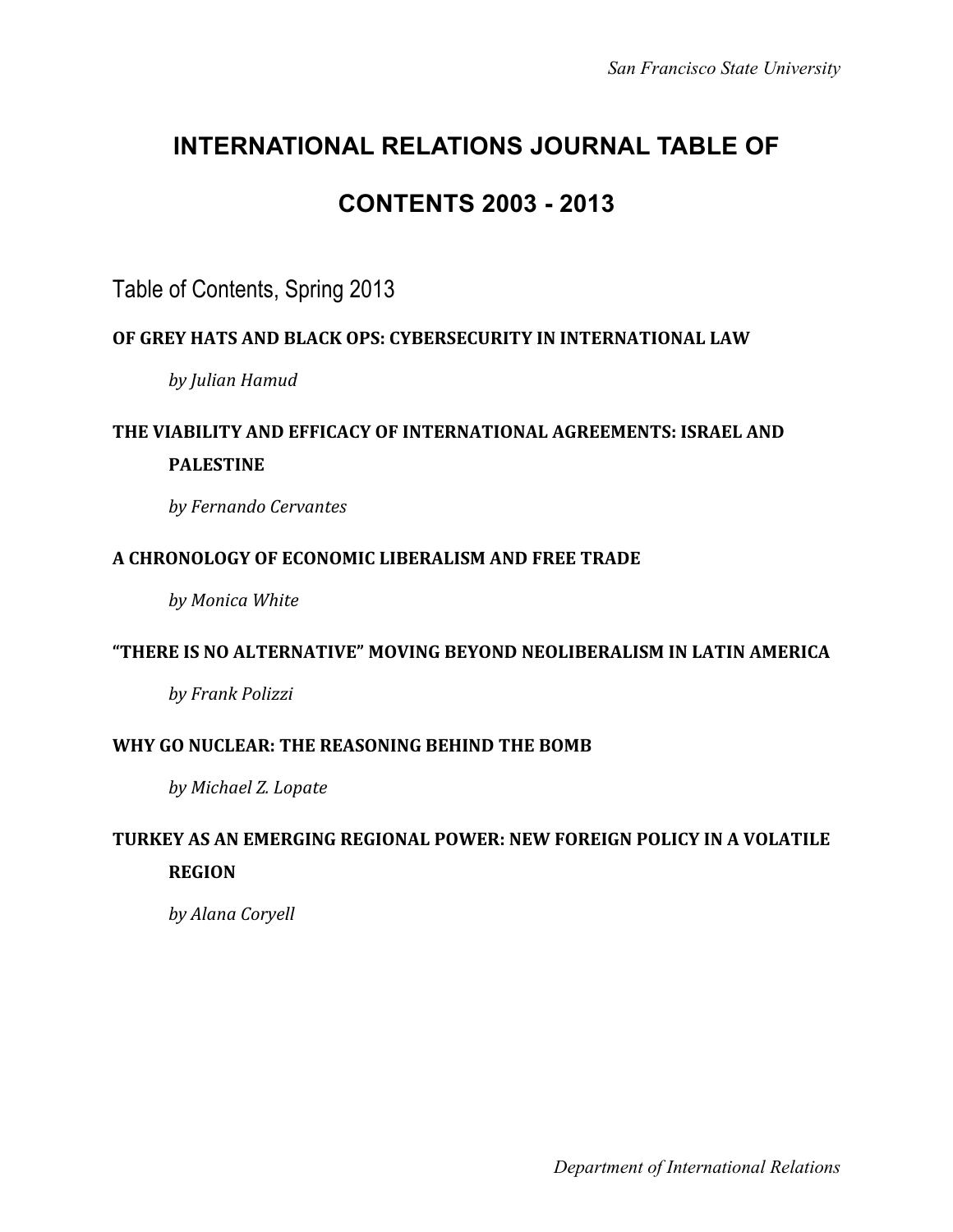### **ENGENDERING THE PUBLIC SPHERE: WOMEN AND ONLINE ACTIVISM IN THE MIDDLE EAST AND NORTH AFRICA**

*by#Adan#Falcon*

#### **CASE STUDY ON PALESTINIAN REFUGEES IN LEBANON**

*by#Len#Chernock*

#### **GREEN BUILDING AND DEVELOPMENT: JAPANESE AND AMERICAN PERSPECTIVES**

*by#Vera#Glavova*

# **INTERNATIONAL MIGRANT REMITTANCES: THE EFFECTS ON POVERTY REDUCTION AND ECONOMIC DEVELOPMENT: THE CASE OF EL- SALVADOR**

*by#Alexander#Arevalo*

#### **BOLIVARIAN GLOCALIZATION**

by Megan Denkers

#### **PREVENTING AND COMBATING SEX-TRAFFICKING: A CRITICAL FEMINIST ANALYSIS**

by Kristie Miller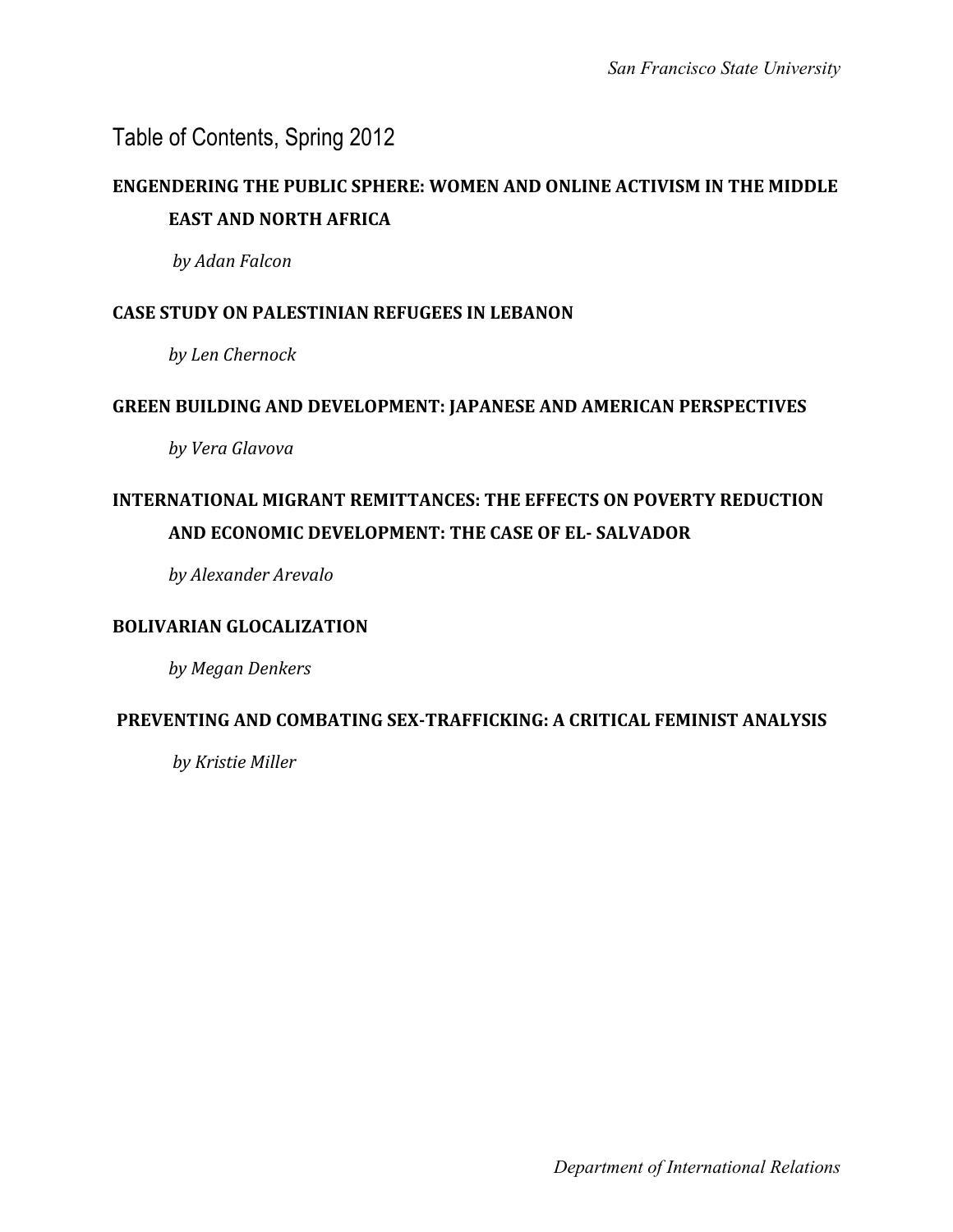#### **SUSTAINABLE SOLUTIONS TO ISRAEL-PALESTINE WATER DISPUTE**

*by#Margarita#Gonzalez*

# **THE GAME OF UKRAINE: BATTLING FOVERNMENTAL CORRUPTION IN THE CASE OF HUMAN TRAFFICKING**

*by#Bianca#Lucchetti*

## **UNITED STATES AND CHINESE ECONOMIC RELATIONS: A CHANGING PARADIGM FOR THE 21ST CENTURY**

by Mary Schmidt

# **INNOCENTS IGNORED: CHILD SOLDIERS AND THE LACK OF EFFECTIVE ACTION BY THE INTERNATIONAL COMMUNITY**

*by#Sadie#Yeager*

#### THE DEMOCRATIC AND ECONOMIC REFORM OF SOMALIA

*by#Rachid#Yousfi*

#### **CONFLICT#RESOLUTION, INTERVENTION, AND#NATIONBUILDING**

*by#Alma#Zalihic*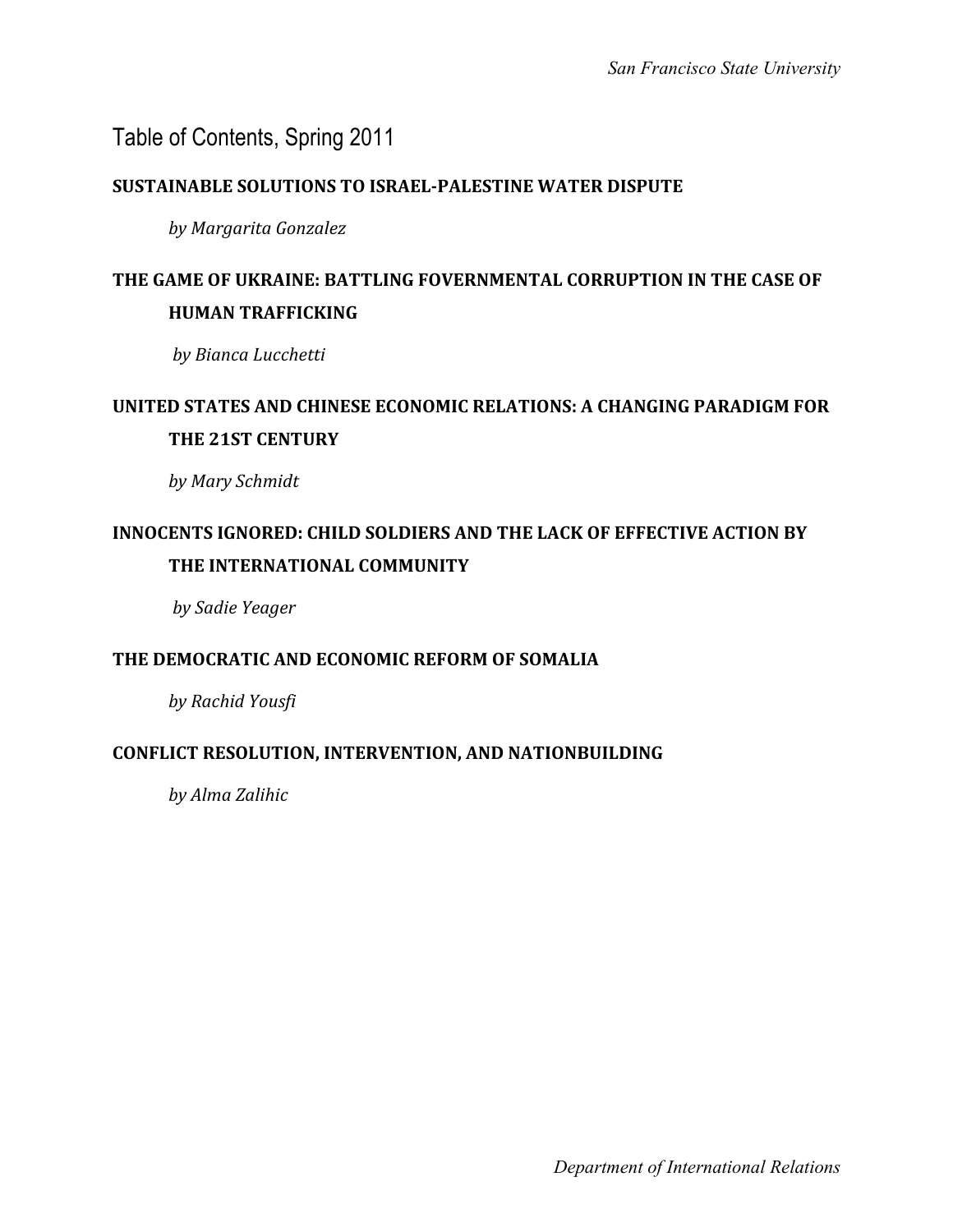#### **U.S.-TURKMEN RELATIONS: ENERGY COOPERATION IN THE POST-NIYAZOV ERA**

*by#Nina#Harris*

#### **GEOPOLITICS BEHIND THE RUSSIA-GEORGIA WAR**

*by#Nata#Kobakhidze*

# **NO MAN'S LAND: THE ROLE OF THE CATHOLIC CHURCH IN THE LAND OCCUPATION MOVEMENT IN BRAZIL**

*by#Vera#Glavova*

# **CHINA'S CHALLENGE: THE INCORPORATION OF ETHICAL CONSIDERATIONS IN ITS GRAND STRATEGY TO SUSTAIN ECONOMIC GROWTH, POLITICAL AND SOCIAL STABILITY**

*by#Maria#Scarzella#Thorpe*

#### **WHEELBARROW ECONOMICS IN SUB-SAHARAN AFRICA: WELCOME TO ZIMBABWE**

*by#Chris#Hammaker*

#### THE WORLD TRADE ORGANIZATION:AN IMPORTANT TOOL IN A GLOBALIZED **WORLD#**

by Nicole Hatley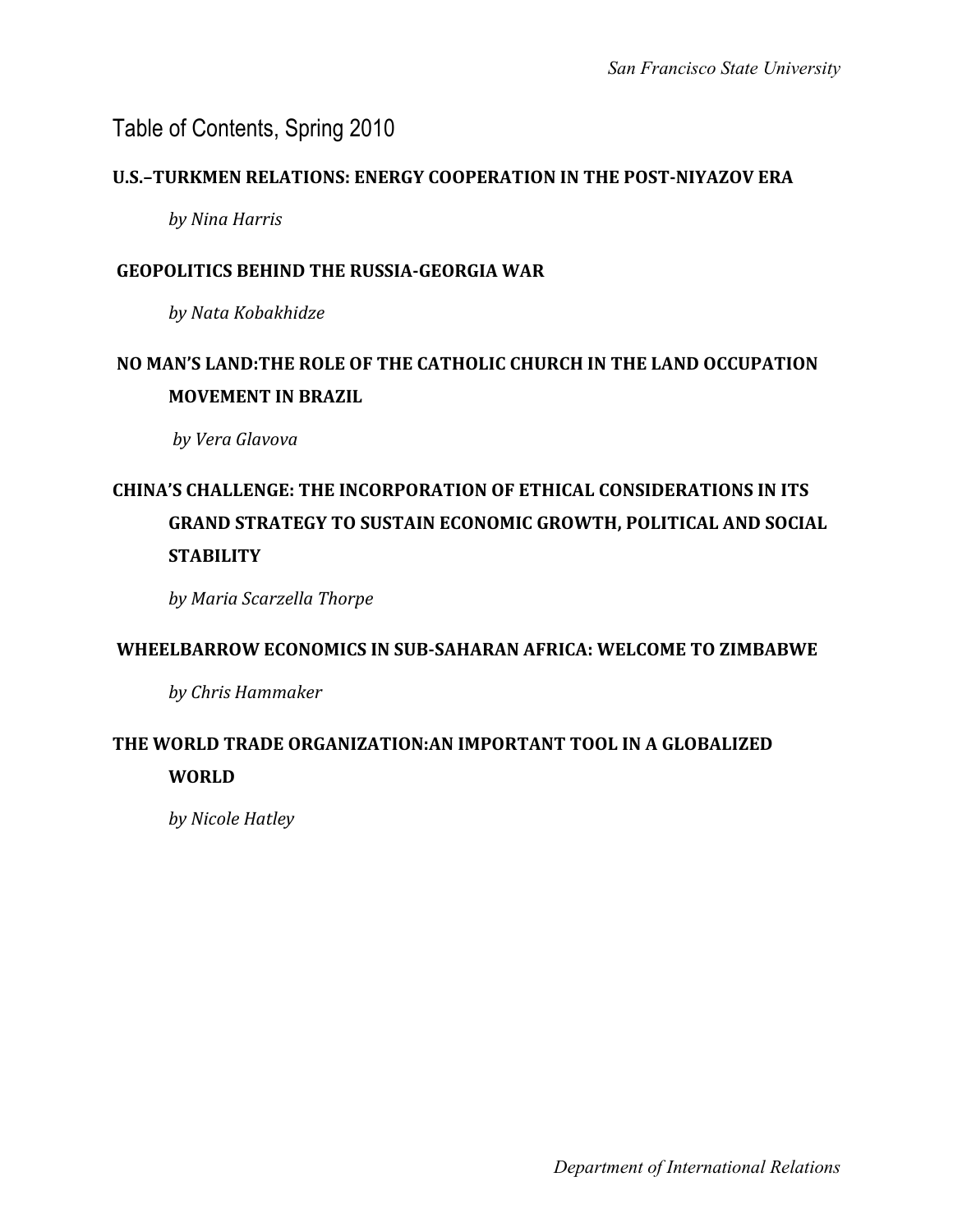## **ADDRESSING THE AIDS PANDEMIC: A NORMATIVE SHIFT IN INTELLECTUAL PROPERTY PROTECTIONS**

*by#Rahman#Popal*

#### **CHALLENGES TO A POTENTIAL SUPERPOWER: THE EUROPEAN UNION**

*by#Boryana#Vasileva*

# **SHORTFALLS IN NUCLEAR NON-PROLIFERATION: AN ANALYSIS OF THE ONGOING CAUSES AND CHALLENGES TO NUCLEAR REFORM**

*by#Alex#Bohnhoff*

### RETHINKING THE TRAGEDY OF THE COMMONS: WATER, PRIVATIZATION, & CIVIL **SOCIETY**

*by#Lindsay#Hooper*

#### **GLOBALIZING A LOST WORLD: BEAUTY OR BENEFIT, WHAT DRIVES CONSERVATION?**

*by#Laszlo#Barkoczy*

### GOING GREEN: THE EMERGING GLOBAL NORM AND CHINA'S ADAPTATION FOR THE **2008 BEIJING GREEN OLYMPICS**

*by#Natalie#Watters*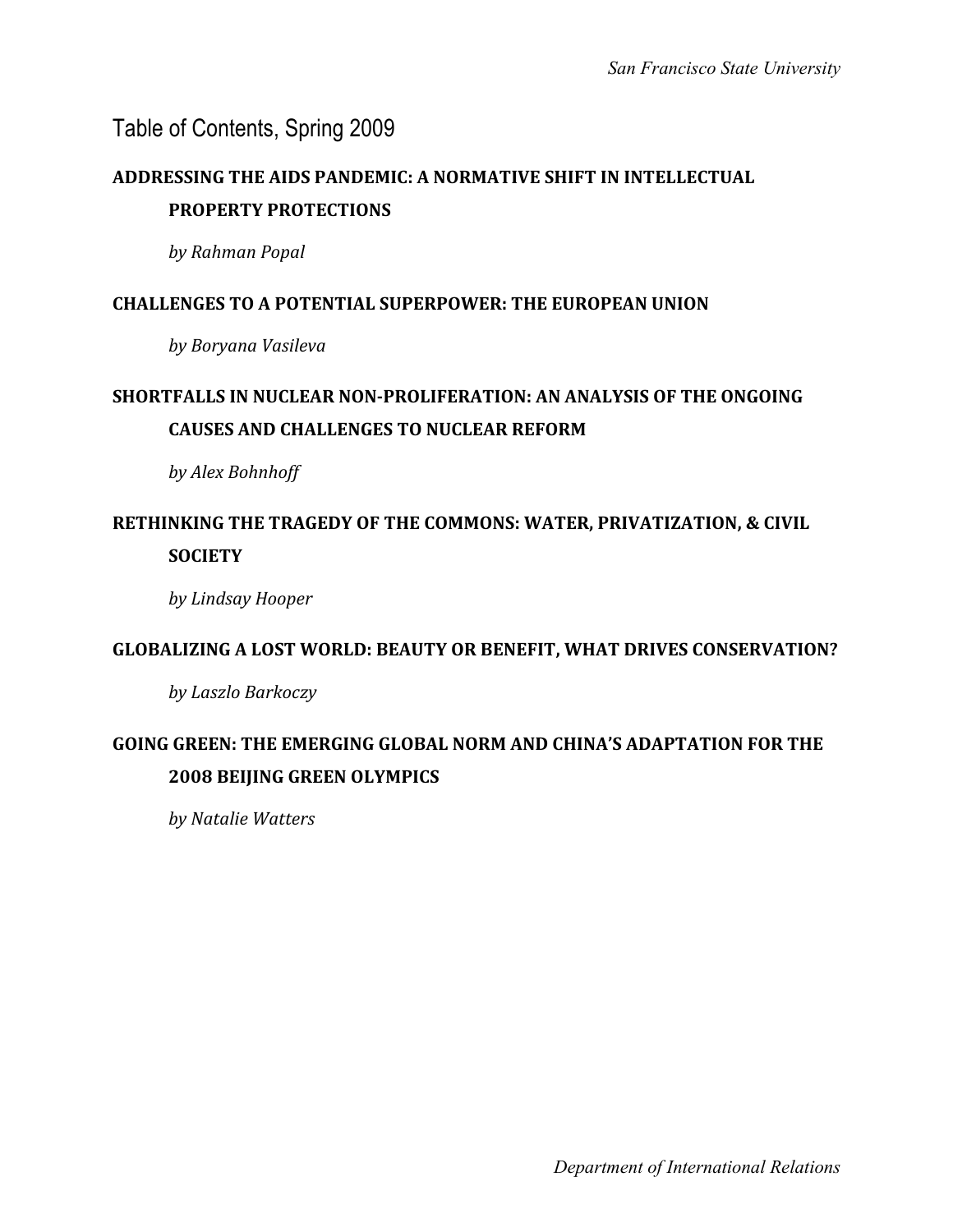### Table of Contents, Fall 2007/Spring 2008

### **GRAMEEN BANK: WOMEN'S EMPOWERMENT AND POVERTY REDUCTION IN RURAL BANGLADESH**

*by#Leanne#Jones*

#### THE BRITISH INVASION OF IRAQ: TONY BLAIR'S POOR CONCEPTUAL **UNDERSTANDING OF THE WORLD**

*by#Ida#L.#Jorgensen*

#### FROM TRUMAN TO LYNDON JOHNSON: AN ANALYSIS OF PRESIDENTIAL POWERS

*by Joe Payne* 

# **INTERNATIONAL ENVIRONMENTAL AGREEMENTS AND U.S. PARTICIPATION: THE MONTREAL AND KYOTO PROTOCOLS REQUIRE HEGEMONIC INFLUENCE TO ATTAIN SUCCESS**

*by#Alexander#Spencer*

### **THE ORANGE REVOLUTION: IDENTITY CREATION AND THE USE OF NATIONALISM IN THE#RISE#OF#UKRAINE'S PRO<WESTERN#ALLIANCE**

by Mark Terame

#### **AFRICA IS IN A VICIOUS CYCLE OF ECONOMIC, POLITICAL, ETHNIC, & HEALTH CRISES**

*by#Lauren#Woodlock*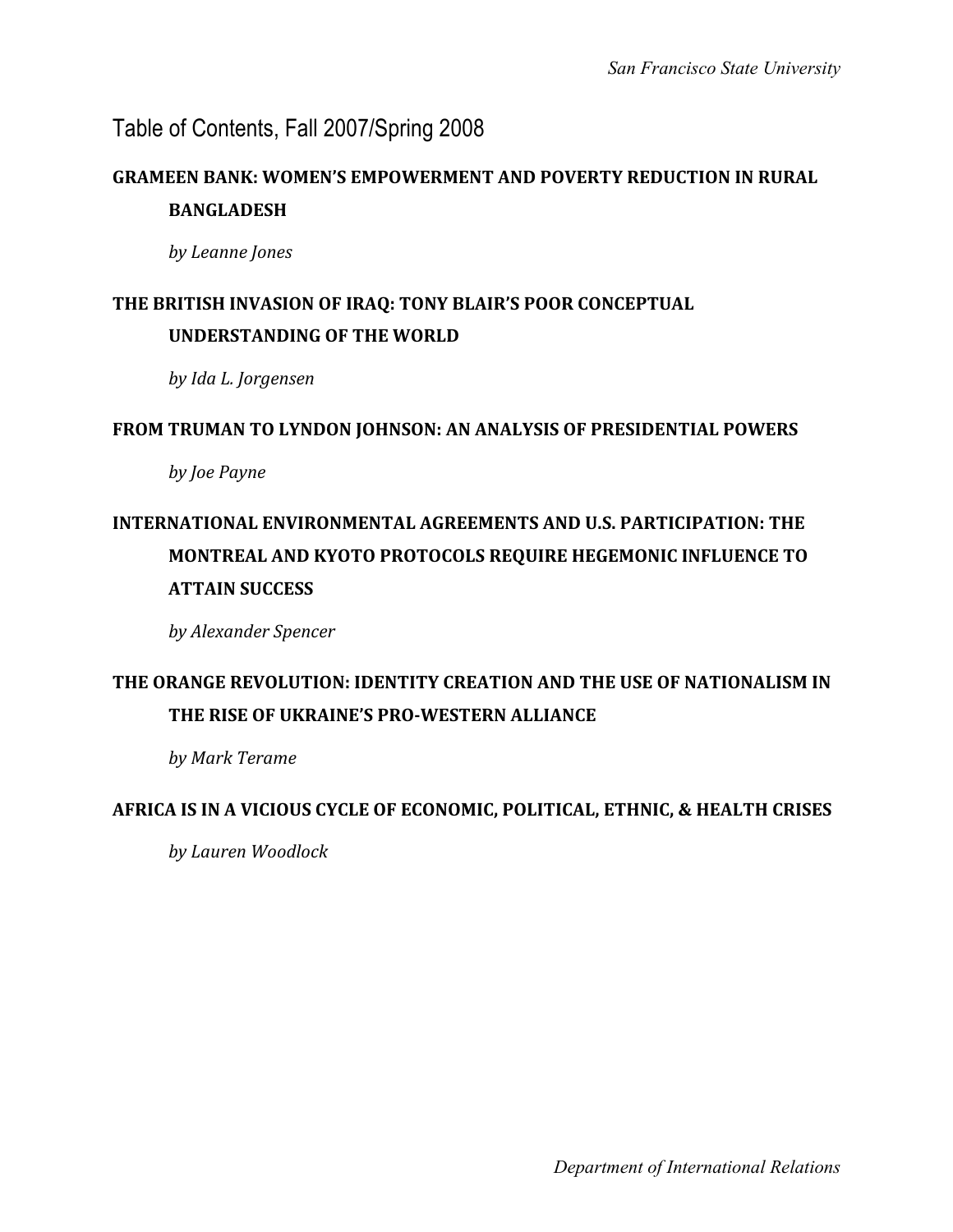# Table of Contents, Spring 2005 - SPECIAL EDITION WITH ARTICLES & EDITORIALS ON THE UNITED NATIONS

#### **REFORMING UN PEACEKEEPERS**

*by#Denis#Rajic*

# **US TORTURE POLICY OF NON-COMBATANT DETAINEES & THE UN ROLE PROTECTING THEIR RIGHTS**

*by#Veronica#Canton*

# **ARE THEY WORTH EXERCISING? A STUDY ON THE SIDE EFFECTS OF ECONOMIC SANCTIONS**

*by#Miwa#Kurabayashi*

#### **HUMANITARIAN INTERVENTION: WHEN IS IT LEGAL?**

by Ted Henning

#### THE 'MIRACLE' OF RESISTING THE 'WASHINGTON CONSENSUS' HOW EAST ASIA **DEVELOPED**

by Dan Scully

#### **MANAGING#THE#DEBT: EXPLORING#SOLUTIONS#FOR#THE#WORLD'S#POOR COUNTRIES**

*by#Dominique#Koenig*

# IN THE MIDST OF THE SWARM: RECONCEPTUALIZING THE 'MISLABELED' GLOBAL **WAR ON TERRORISM**

*by Daniel J. Riveong* 

*Department of International Relations*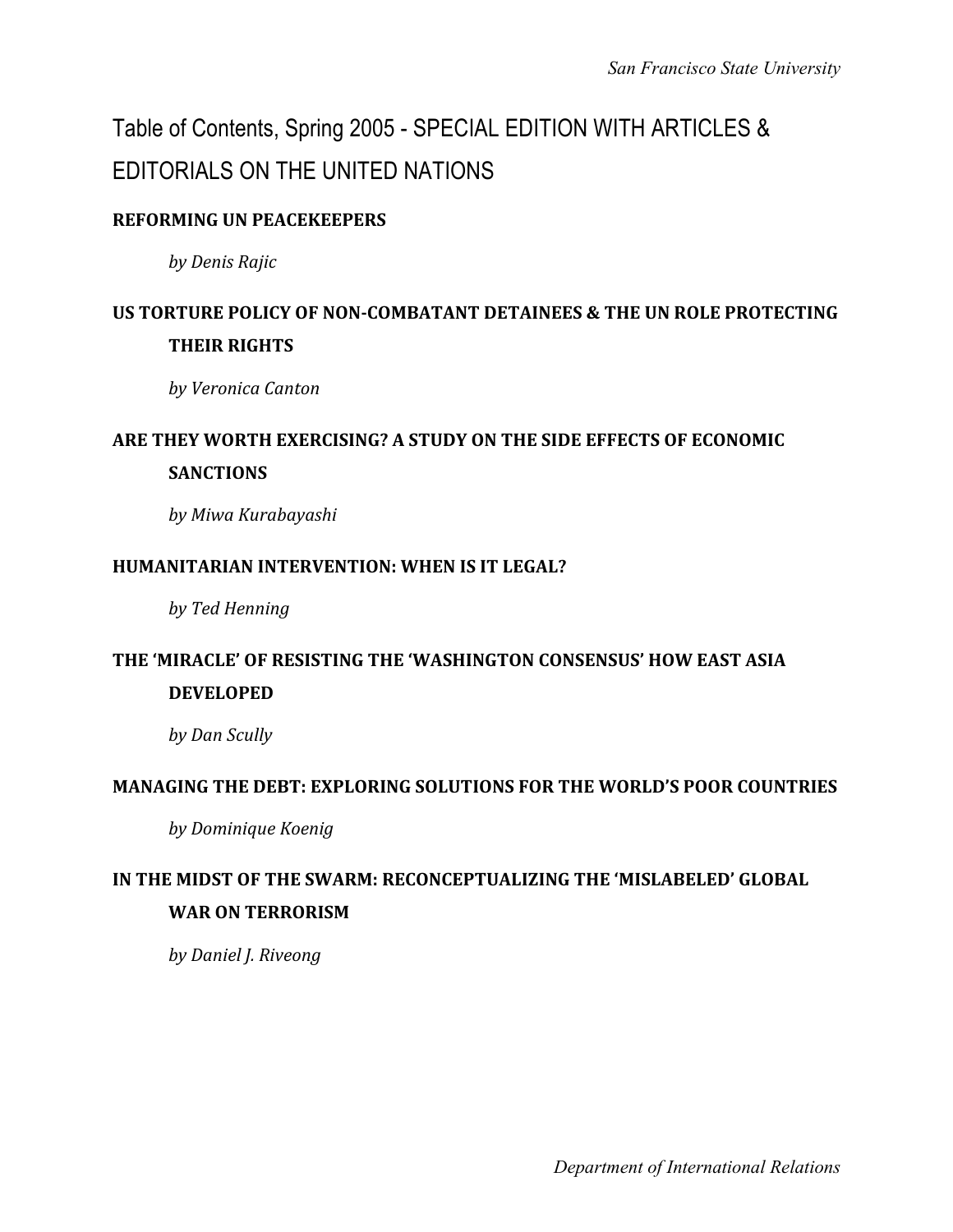# **WHAT HAPPENED TO THE CRISIS OF THE SOCIAL DEMOCRATIC MODEL? GLOBALIZATION AND NORWEGIAN LABOR MARKET POLICY IN THE 1990S**

*by#Bjørn#Nuland*

#### **THE UNSUCCESSFUL SECESSION OF CHECHNYA**

*by#Brian#Stormo*

### **OPERATION IRAQI FREEDOM: THE CHALLENGE OF CREATING A NEW DEMOCRATIC SECURITY REGIME**

*by#Daniel#Riveong*

#### **UNITED NATIONS IN A DIVIDED WORLD**

*by#Max#Orkis*

#### **EUROPEAN AND UNITED STATES RELATIONS: COOPERATION, COMPETITION, OR BOTH?**

*by#Nadiya#Kravets*

#### **CAN INTERNATIONAL COOPERATION STOP GLOBAL WARMING?**

*by#Norbert#Scheunemann*

#### **THE INTERNATIONAL CRIMINAL POLICE ORGANIZATION: INTERPOL AND TERRORISM**

*by#Tera#Gross*

*Department of International Relations*